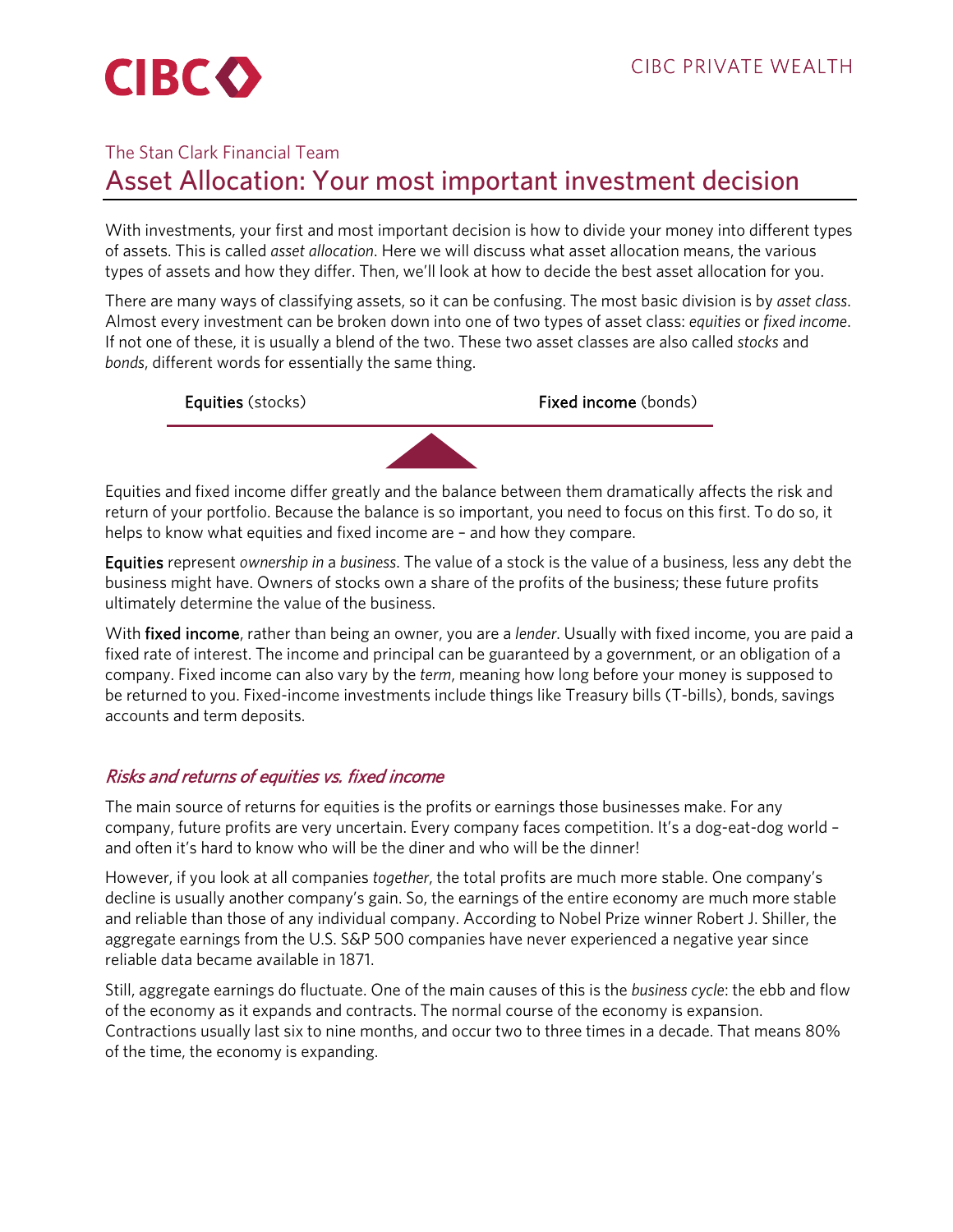Company profits tend to fall when the economy contracts. But the declines are usually limited and they typically recover quickly. This is because companies can adjust to contractions and restore profits by cutting costs. Over longer periods, profits can rise at a different pace than the economy, depending on how the economic pie is split between wages, profits and taxes. Improvements in productivity are a key to increasing profits faster than the economy.

Stocks trade at prices that are a multiple of past or expected future earnings, commonly known as the *price-to-earnings ratio* (P/E). Over the past 151 years, this multiple has averaged around 16.0 times past earnings, according to the data by Shiller. During optimistic times or when interest rates on fixed income are low, stocks trade at a higher multiple. During pessimistic times or when interest rates are high, stocks trade at a lower multiple. Add human psychology to the mix, and you can get huge swings in stock prices from one year to the next. Over the longer term – five to 10 years or more – the swings mostly cancel each other out. This levelling leaves equity investors with longer-term returns linked to the overall profits the companies have made.

With fixed-income investments, your returns are usually set when you invest. For government bonds, the returns tend to be just slightly above the expected inflation. The risk is that the *actual* inflation may be higher than expected, maybe even higher than the entire return of the bond. Here, you would lose purchasing power. For fixed-income investments which are *not* government-guaranteed, the interest rate is usually higher – allowing for the risk that the principal and interest might not be paid back.

### Stocks vs. bonds over the past 151 years

In Aesop's fable *The Tortoise and the Hare*, slow and steady wins the race. But for investing, slow and steady can be a recipe for near-certain losses.

Let's look at stocks vs. bonds returns for the past [1](#page-1-0)51 years<sup>1</sup>. Think of *The Tortoise and the Hare* as a story about asset allocation: of fixed-income investments, which appreciate slowly and appear reliable; and of stocks, which can appreciate strongly and quickly, but appear risky. Which is your best bet? The answer depends on what kind of race you're running.

The past 151 years have been wildly volatile: inflation, deflation, two global financial crises, the Great Depression, two World Wars, embargoes, assassinations and two worldwide pandemics. We often forget how frightening these things seemed at the time. Although the world may seem scary now, it's likely that the period ahead won't be all that different from *some* periods we've experienced in the past. History often repeats itself to some extent; you just don't know which part of the past you will get! But the past can inform the future. By studying history, you can get a good feel of the range of possible outcomes going forward.

The data show that, over the past 151 years, with stocks you would have enjoyed average annual growth of 9.6%, and an inflation-adjusted (real) return of 7.6%. Over the same period, fixed-income investments averaged 4.5%, or real returns of just 2.5% per year. So, the real returns from equities were three times higher than those of bonds. If you started with \$100,000 in bonds, this would have grown by about \$49,000 after 20 years, using real returns. That same amount invested in stocks would have grown by \$306,000 – more than six times as much.

<span id="page-1-0"></span><sup>1</sup> Accurate data on U.S. stocks are available going back to 1871; and on Canadian stocks to 1924. See Appendix for more information on data sources used in this paper.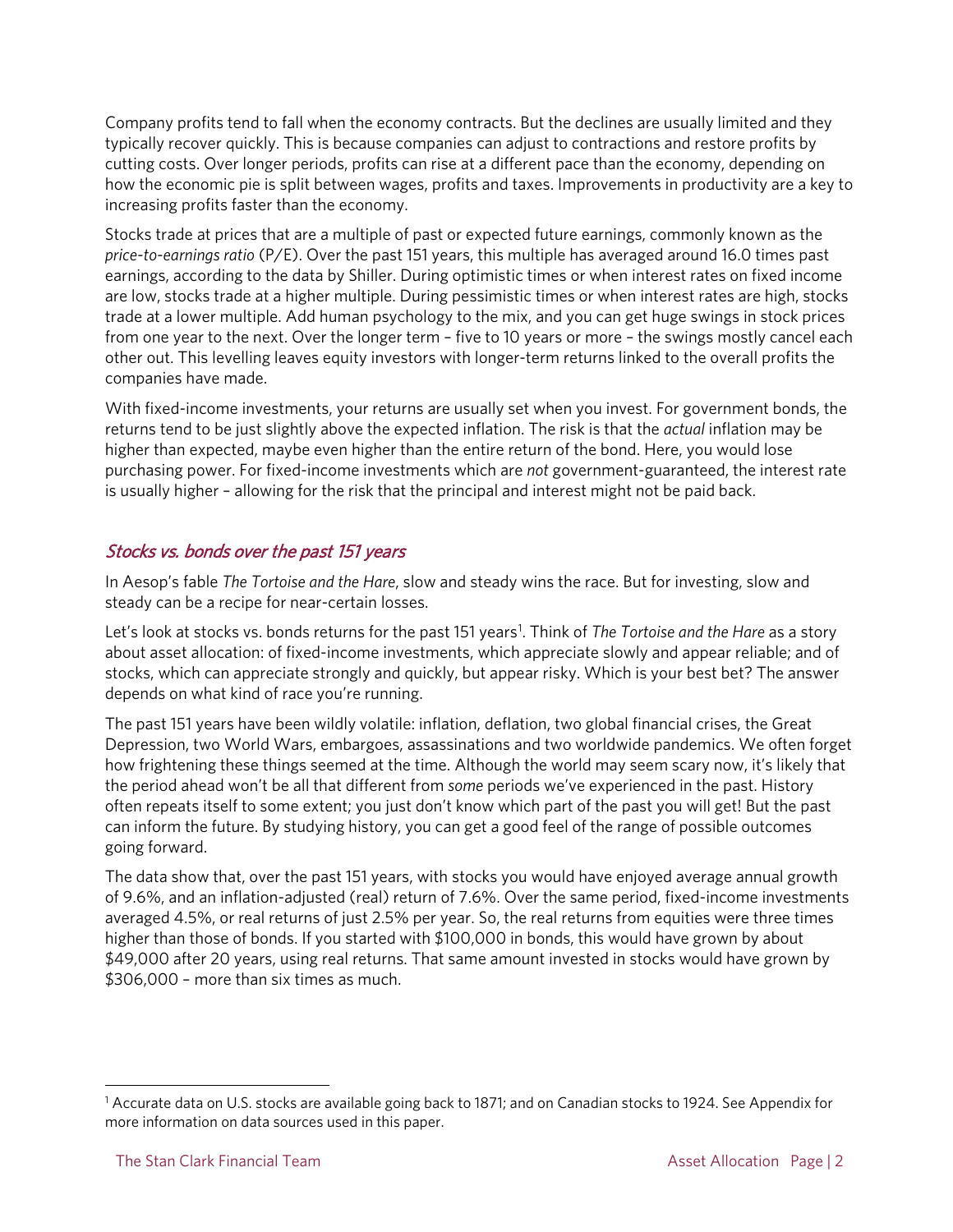Here's a table showing the growth in stocks vs. bonds over the past 151 years:

# 151-Year Returns Growth in stocks vs. bonds 1871 to 2021

|                                      | Average<br>Nominal<br>Returns | Average<br>$Real*$<br>Returns | Average real growth from \$100,000** |             |             |              |              |
|--------------------------------------|-------------------------------|-------------------------------|--------------------------------------|-------------|-------------|--------------|--------------|
|                                      |                               |                               | 1 Year                               | 5 Years     | 10 Years    | 15 Years     | 20 Years     |
| <b>Stocks</b>                        | 9.6%                          | 7.6%                          | \$7,559                              | \$48,759    | \$111,884   | \$187,809    | \$306,287    |
| <b>Bonds</b>                         | 4.5%                          | 2.5%                          | \$2,483                              | \$10,180    | \$20,240    | \$30,518     | \$49,372     |
| Inflation                            | 2.1%                          |                               |                                      |             |             |              |              |
| Difference in growth $(\frac{4}{9})$ |                               |                               | $+ $5.076$                           | $+ $38.579$ | $+ $91.644$ | $+ $157.291$ | $+ $256,915$ |
| Difference in growth (x)             | 2.1x                          | 3.0x                          | 3.0x                                 | 4.8x        | 5.5x        | 6.2x         | 6.2x         |

\* "Real" returns are nominal returns after subracting inflation Source: Siegel, Shiller, CRSP, Can Institute of Acutaries, TSX, Bank of Canada

\*\* "Real growth from \$100,000" is the median real growth over different time periods, showing the effect of compounding.

You may be asking: But aren't stocks much riskier than bonds? Yes and no. The stock market is volatile in the short term, making stocks seem risky. But if you invest for the longer term, say 10 years or more, history shows that up markets have almost always more than offset down markets, giving reliable returns for stocks after inflation. We'll look at this in more detail below.

Here's a graph showing 151 years of growth in stocks vs. bonds:



# Real Growth from \$1,000

Source: Siegel, Shiller, CRSP, Cdn Institute of Acutaries, TSX, Bank of Canada.

The 151-year perspective above shows the huge difference in returns over time. You can also see that stocks fluctuate more, although the difference doesn't look so bad over this long period.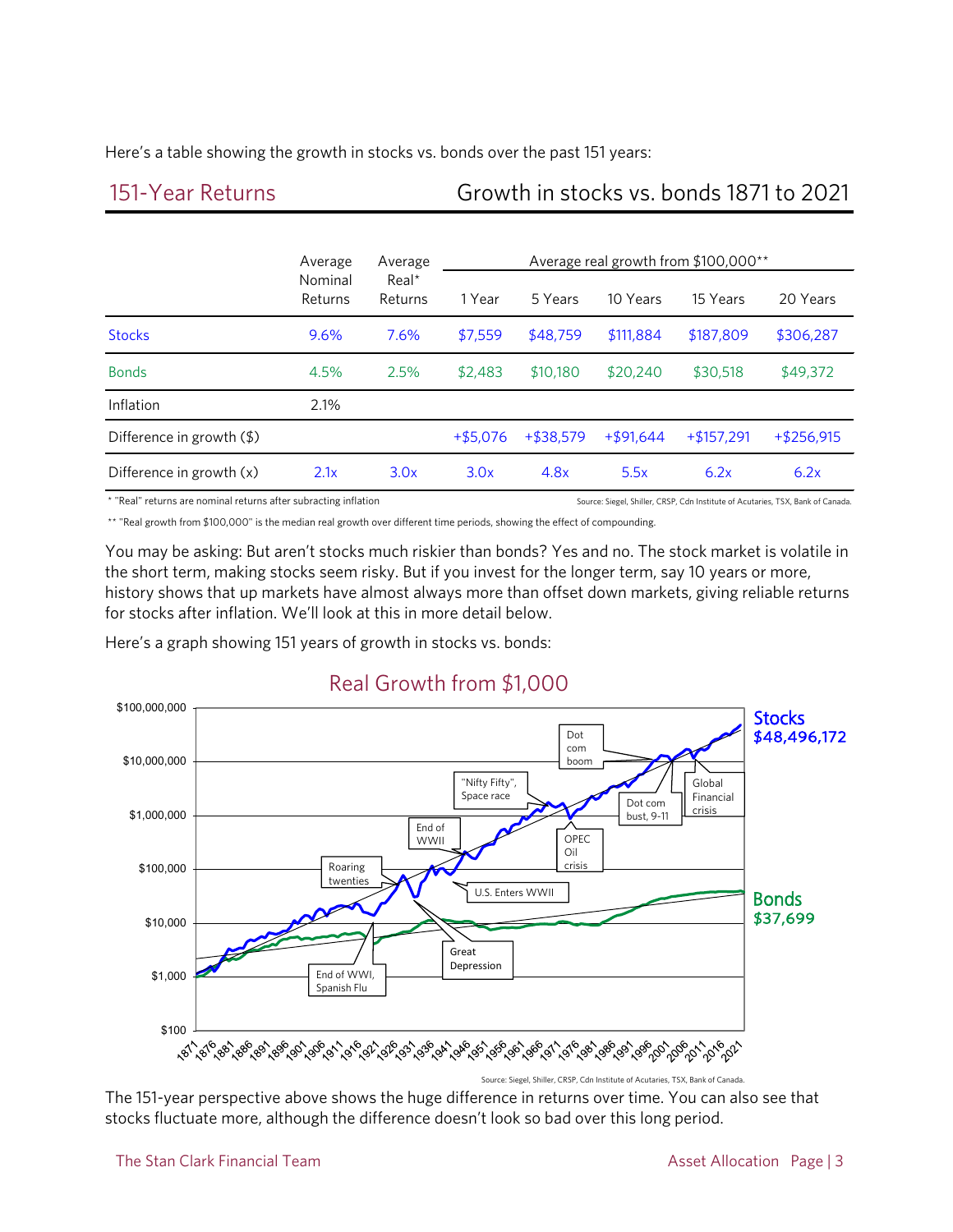The chart below shows the same 151 years of real returns, but over one-year periods to display more clearly the differences in short-term returns:



When you look at one-year periods you can see that returns from stocks vary much more than those from bonds. However, when you look at longer terms, as on the next chart, you find that most down years with stocks are more than made up for with the up years.

The following chart shows real returns over 10-year periods:

Average Annual Real Returns for 10 Years



Source: Siegel, Shiller, CRSP, Cdn Institute of Acutaries, TSX, Bank of Canada.

Here you can see a couple of things. First, the likelihood of not beating inflation fell considerably with stocks but remained high with bonds. The chance of losing money over any 10-year period was about four times greater for bonds than it was for stocks. Second, you can see that the potential losses from bonds are nearly the same as stocks over 10 years, while the average returns are only a third as much.

Remember these are *real* returns, which means returns *after* inflation. Inflation actually makes bonds riskier over longer terms.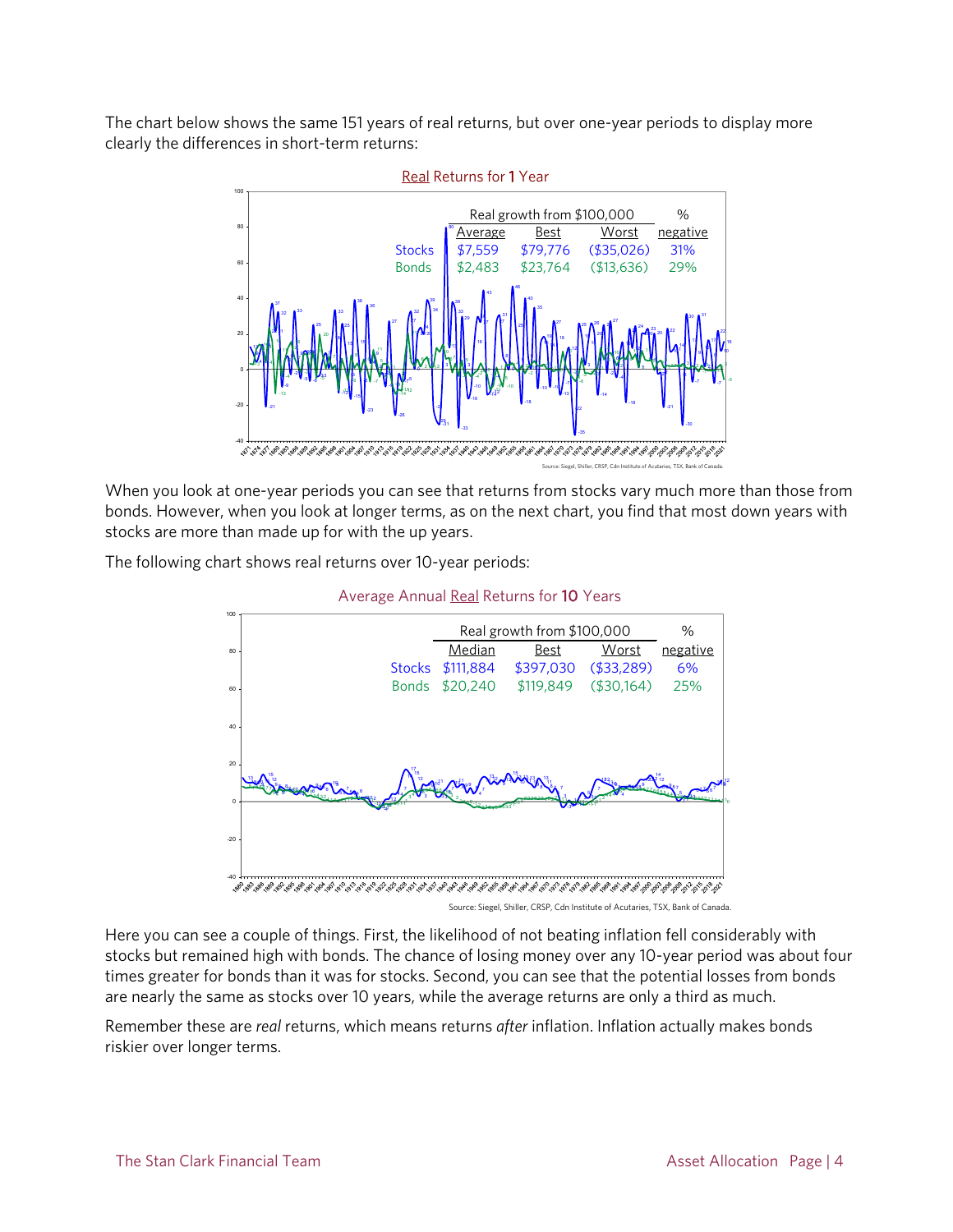For 15-year periods (below) the worst return for bonds was 40% lower than the worst period for stocks. The chance of losses to inflation was 20 times as high.



Average Annual Real Returns for 15 Years

And over 20-year periods (below), these differences became even more pronounced. The worst return for stocks over 20 years was a profit of \$13,000 above inflation, compared to a nearly \$30,000 real loss for bonds.





Source: Siegel, Shiller, CRSP, Cdn Institute of Acutaries, TSX, Bank of Canada.

So, based on history, the longer your investment horizon, the less risky stocks are, and the riskier bonds become. At the same time, the extra returns from stocks vs. bonds grow dramatically.

In summary, depending on your needs, both the tortoise and the hare can be ideal. The key takeaway here is that one type of asset isn't always better than another. How long you can invest for is critical in determining the right mix for you. If you have only a few years to invest, then your money should be mostly in fixed income. If you have savings earmarked for needs five to 10 years or more from now, consider investing more in stocks.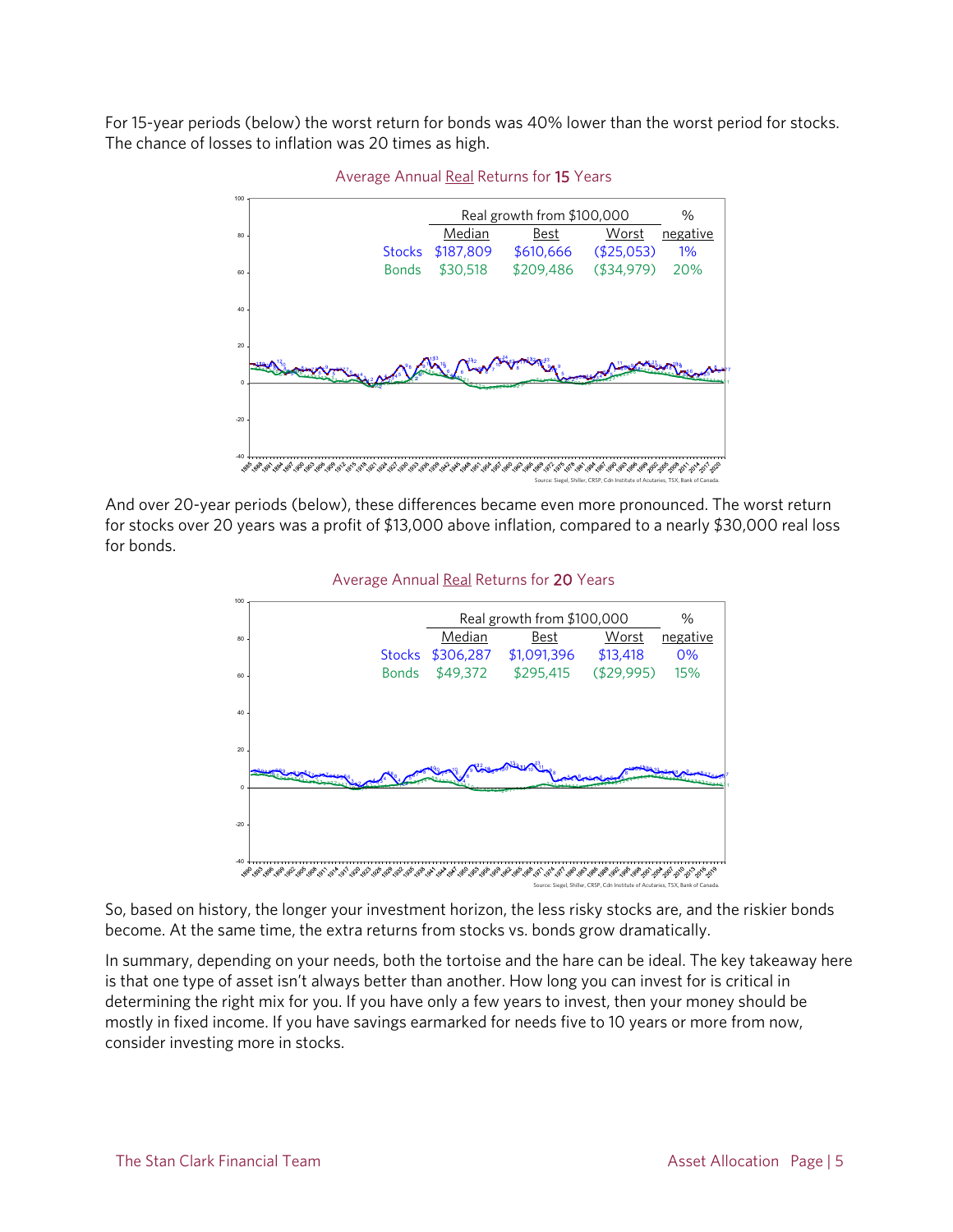#### The best asset mix for your needs

So we now know that money you need in the short term should mostly be in fixed income, and money you don't need for a long time can go mostly into equities. But life is more complex than just now vs. a long time from now. Fact is, people have needs throughout their lives. What about those times in-between?

The Stan Clark Financial Team has developed an algorithm we can use to calculate an overall best mix for you based on the time horizon of each and all of your future needs. Here's how our algorithm works:

First, based on the last 151 years, we analyze in detail the risk and return of various mixtures of stocks and bonds. We then examine these mixes over all time horizons, ranging from one year to 30 years. From this work, we determine the "best mix" for each year depending on whether your goal is simply to minimize risk, or if you are willing to take a little more risk for higher expected returns. Then, we match those best mixes each year with how much you expect to need from your portfolio each year. We get those expected needs from your personal financial plan.

This process tells us exactly how much we should keep in fixed income to provide for near-term needs, and how much can be allocated to equities to provide growth and inflation protection for longer-term needs. The resulting overall mix is optimal for you, based on your own specific future plans.

Here's an example. Let's say you are planning to retire in three years and you expect to need \$50,000 from your portfolio in that first year of retirement. If you carved off a separate portfolio to fund that need, how would you invest that portfolio? Three years isn't far away, so we wouldn't want to put much of it into equities. For a conservative investor, our system might suggest putting about 20% into stocks to fund this specific need.

Let's say you need more the next year: \$52,000. This would be four years away. You would have an extra year to recover from a downturn, so you could put a bit more into equities for this need. Our method might suggest 25% in equities for this bucket.

Our algorithm does this for every year for the rest of your life. It then adds up all the money you should keep in fixed income and all the amounts that can be invested in equities to meet your needs. The result is an overall best mix for your total portfolio. In this example, it might come out to 65% in equities. We call this the Best Mix Equities Target.

This is the mix that makes the most sense, based on objectively looking at history and your future needs.

#### Finding your comfort level when stocks fluctuate

But we also need to consider how comfortable you would be having that percentage in equities. Markets will always be volatile. It is important to understand your comfort level with fluctuations to avoid setting a mix that will cause you too much worry if a temporary downturn occurs.

To assess your comfort level with fluctuations, we take you through a series of questions. Although your personal comfort level is subjective, we try to make it measurable by using a clear process. So, we score your answers. Then we use an average of those responses to determine your overall tolerance to volatility.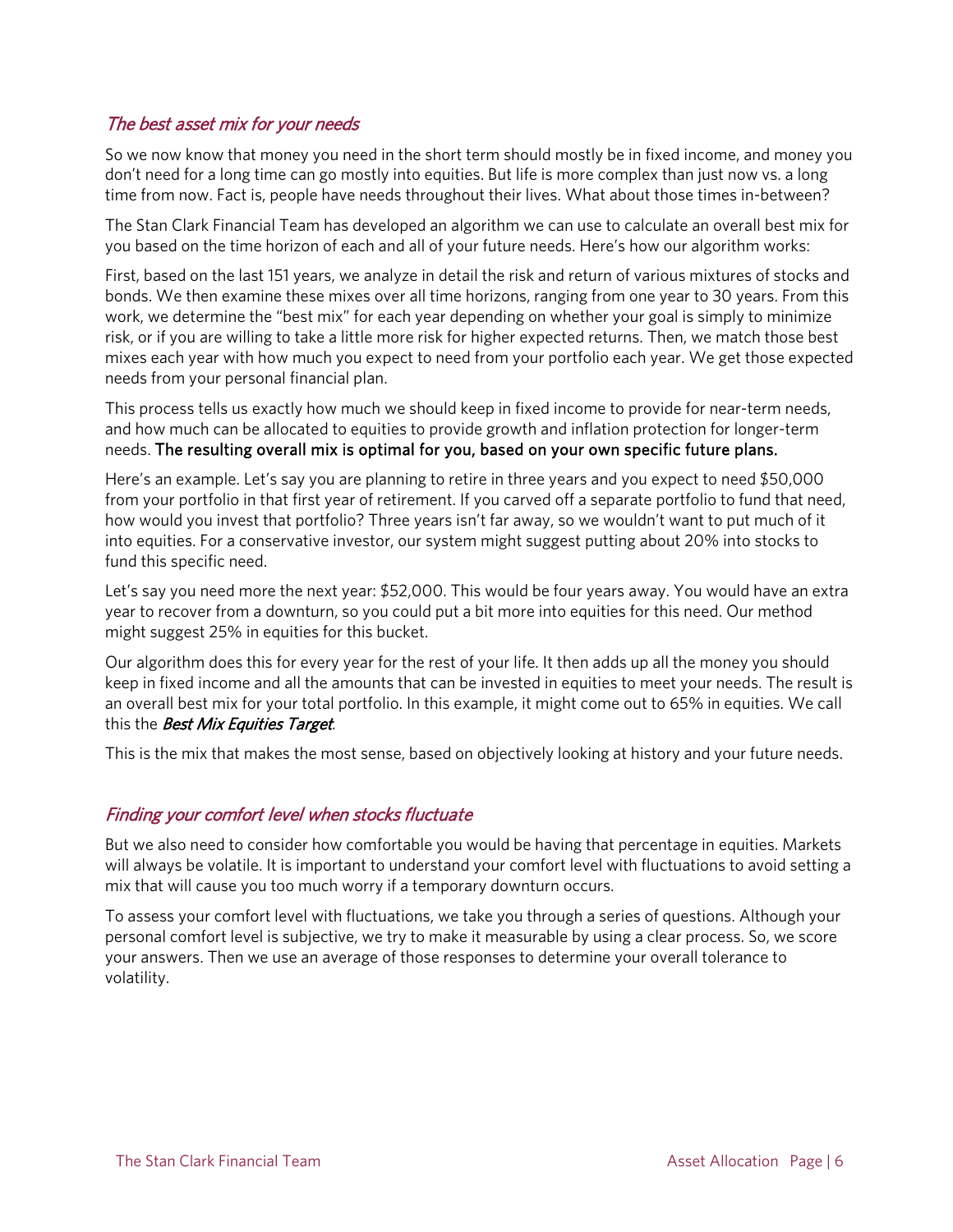The questions are divided into four sections, each providing a different perspective on your comfort level with volatility:

1. Rules-of-thumb: The first section consists of some fairly simple rules-of-thumb. Although everyone is different, we can categorize people into general groups. For example, people in their 20s would typically have a higher allocation to equities. Those in their 70s would have a lower allocation. Another example: People more interested in high long-term returns would have a higher equity mix. Others who prefer to avoid short-term price swings would typically want less in equities.

2. Risk behaviour: The second section consists of questions about your comfort level with risk in different areas of your life. For example, do you like to take play games of chance? Have you ever borrowed to invest? Do you tend to speed when driving? People who like to take chances will usually be more comfortable with the fluctuations associated with equities.

3. Attitude towards volatility: This section evaluates more directly your attitude towards fluctuations in your portfolio – and the trade-off between volatility and return. For instance, are you willing to accept higher-than-minimum volatility for slightly higher returns? Or, do you prefer your portfolio to be very stable, not risking any principal in the short term, even though this may cause low long-term returns? People with an accepting attitude toward volatility can have more of their portfolio invested in equities.

4. Financial capacity. The final section examines your financial ability to withstand fluctuations in your investment portfolio. For example, if the markets were down, how long could you go without drawing money from your portfolio? Would you have enough income to cover an unanticipated expense, or would you need to dip into your long-term investments? People with a greater financial capacity to withstand fluctuations can have more invested in equities because they won't be forced to sell during down periods.

Each of these four sections provides us with a different estimate of the percentage of equities you could best tolerate. We then average these to come up with what we call a *Volatility Tolerance Equities Target*.

### Your Equities Target – Putting it all together

We now have the results from two distinct approaches to figuring out your right mix. The first method, your *Best Mix Equities Target*, is numbers-oriented. It considers each of your future needs, such as retirement, education expenses, vacations, etc. Then, based on when those needs occur, it determines your best mix to meet them. The second approach gives us what we call a *Volatility Tolerance Equities Target*. This is more feelings-oriented. It bases your mix on your comfort level with price fluctuations.

Each method produces a suggested asset mix. Then we combine these two mixes to come up with your overall *Equities Target*. Think of the numbers-based method as what you should do if you were completely objective. Think of the feelings-based method as what you can actually do, given that being comfortable with your investments is also important. You can now see that your ideal mix combines the two: It's as close as possible to the mix you *should* have – but limited to what you *can* have.

Let's go through an example. Say Dave and Sally are both 57 years old and planning to retire at age 65. They won't need any money from their portfolio until then. After retirement they will receive some government pensions and will need an extra \$30,000 per year from their portfolio. Because most of these needs are fairly far into the future, when we do the calculations the Best Mix comes out to 80% in equities.

Dave and Sally also completed the volatility tolerance questions. Based on the couple's answers, their volatility tolerance came out to only 60% in equities – meaning they are less comfortable with stocks than their Best Mix suggested. So, their overall Equities Target should be somewhere between 60 and 80%.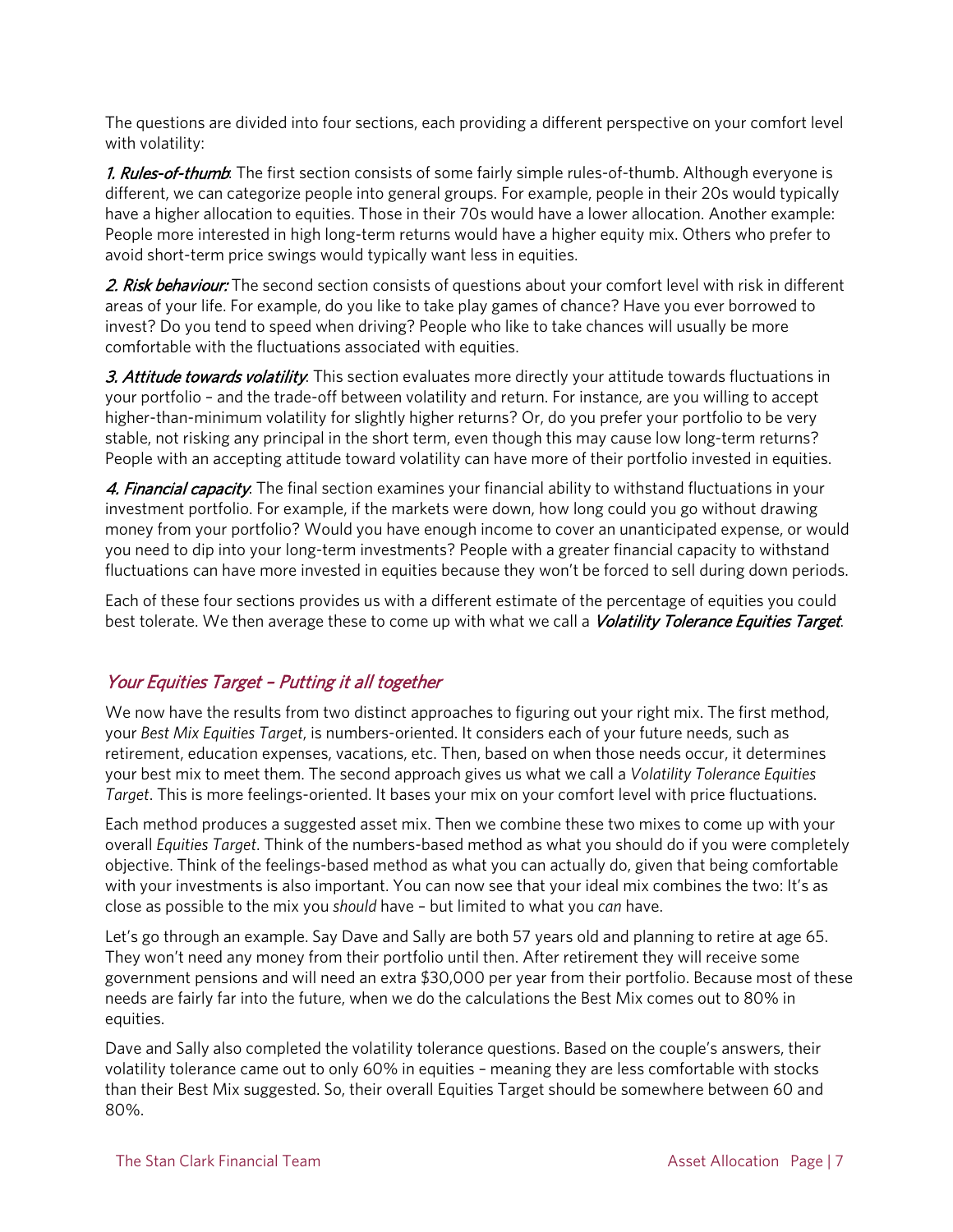In talking this over with Dave and Sally, we might suggest simply averaging the two numbers together – but within reason, so we don't go too far above their volatility tolerance. Here, we might agree on an overall Equities Target of 70%.

Best Mix Equities Target: 80%

Volatility Tolerance Equities Target: 60%

 $\rightarrow$  Overall Equites Target: 70%

With you, once we agree on an Equities Target, we suggest staying disciplined and trying to stick close to that target. This is very important. Doing so can help you take advantage of market fluctuations by responding in the right way: adding when markets are low and reducing when markets are high. Your chances of success improve if you respond this way, rather than trying to time the market or react to changes the wrong way. Various studies have shown that the average investor loses between 1.5% and 2.5% per year through poor market timing.

In conclusion, when you consider asset allocation, decide on an Equities Target right for you based on the timing of your needs and on your tolerance for volatility. This ensures that your investment strategy is properly customized to you. Then the key is so stick closely to the chosen target so you can make volatility work in your favour rather than against you. Remember that things change over time, and your ideal Equities Target can also change. That's why it's important to have regular reviews of your financial plan to make sure you stay on track.

### So, what's your Equities Target?

To learn more about CIBC Wood Gundy, The Stan Clark Financial Team and how our asset allocation process can help you, please feel welcome to call us at 604-641-4361.

You can also reach us by email at **StanClarkFinancialTeam@cibc.ca**, or visit us online at [www.stanclark.ca.](http://www.stanclark.ca/)